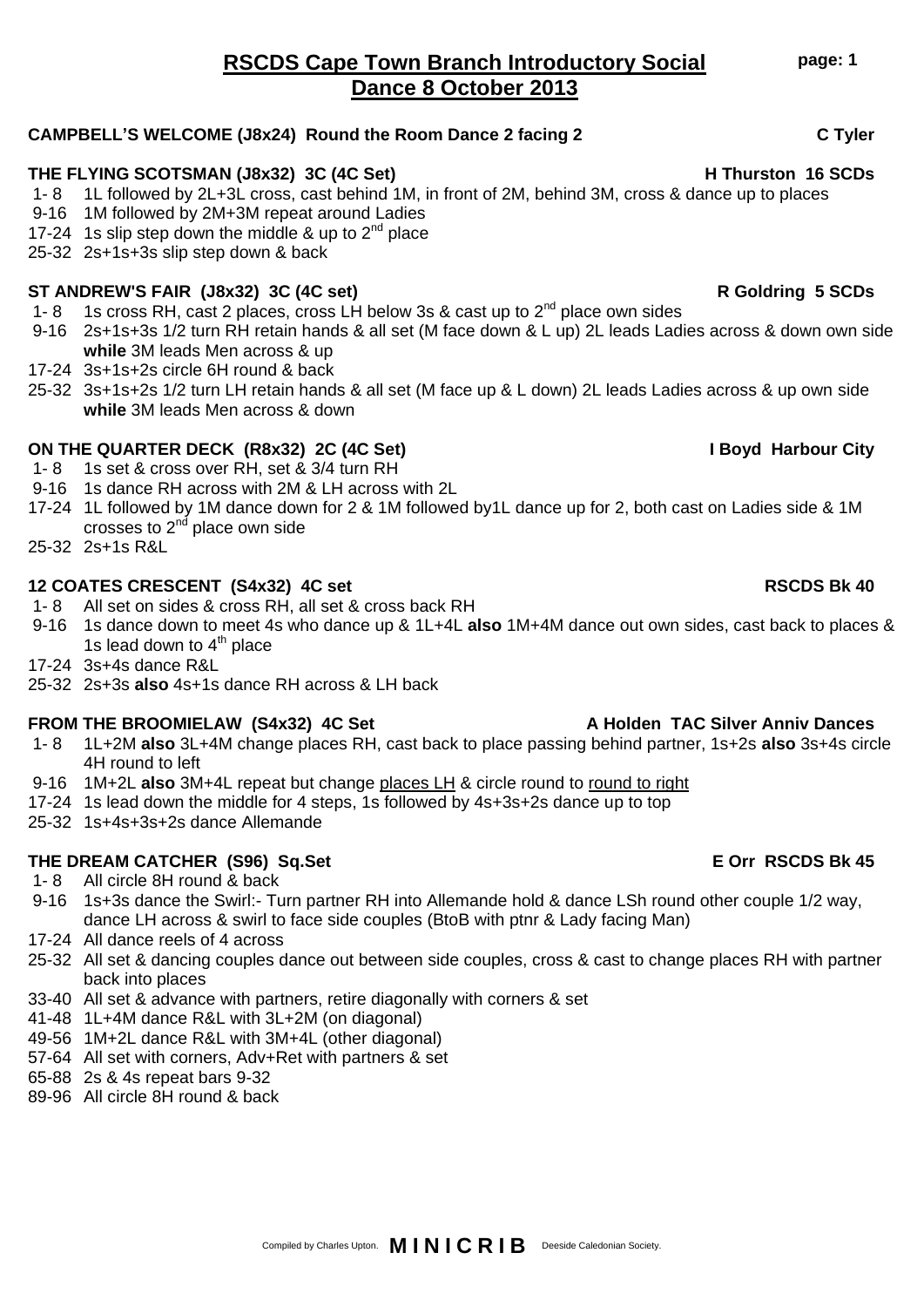# 9-16 1s dance down for 2 steps, turn 2H, dance up to top & turn 2H 17-24 1s+3s dance double Fig of 8 round 2s with 1s casting to start

### 25-32 1M+2M turn LH 1.1/2 times **while** 1L+2L turn RH 1.1/2 times, 1M+3M turn RH 1.1/2 times **while** 1L+3L turn LH 1.1/2 times

### **THE MONTGOMERIES' RANT (R8x32) 3C (4C set) Castle Menzies RSCDS Bk 10**

1- 8 1s+2s dance Diamond Poussette

- 1- 8 1s cross RH & cast down to 2nd place, cross LH & 1L casts up **while** 1M casts down
- 9-16 1s dance reels of 3 across, 1L with 2s & 1M with 3s
- 17-24 1s with nearer hands joined (Lady on Mans left) set to 2L & turn inwards to set to 3M, set to 3L & turn inward & set to 2M
- 25-32 2s+1s+3s dance reels of 3 on opposite sides 1s giving RSh to 2<sup>nd</sup> corner, 1s cross RH to 2<sup>nd</sup> place own sides

### BEST SET IN THE HALL (J8x32) 3C (4C Set) H Greenwood RSCDS Bk 46

- 1- 8 1s set & 1L followed by partner casts below 3s, 1L crosses & casts up to face her 1st corner **while** 1M dances up the middle to face  $1<sup>st</sup>$  corner
- 9-12 1s set to 1<sup>st</sup> corners & dance RSh round each other into 3<sup>rd</sup> corner (pstn) while 1<sup>st</sup> corners dance in & turn right about to face their original position
- 13-16 1s+1st crnr person set & 1st crnr persons dance RSh round each other into diag opp crnrs **while** 1s dance in & pivot to right to face  $2<sup>nd</sup>$  crnrs
- 17-24 1s repeat bars 9-16 with  $2^{nd}$  corners & end passing RSh to  $2^{nd}$  place opposite sides. (3)(1)(2)
- 25-32 2s+1s+3s chase clockwise 1/2 way & turn partners RH

### **ARTHUR'S SEAT (R8x32) 3C (4C set) 18C Dances**

- 1- 8 1s+2s dance RH across, 1s cast down 1 place & set
- 9-16 1s+3s dance LH across, 1s cast down 1 place & set
- 17-24 1s lead up to top & cast below  $2^{nd}$  place, lead down between 3s & cast up & face 1<sup>st</sup> corners
- 25-32 1s dance 'Hello-Goodbye' setting ending with RH turn to  $2^{nd}$  places

### **JOIE DE VIVRE (J8x32) 3C (4C set) I van Maarseveen RSCDS Bk 39**

- 1- 8 1s set, cast 1 place, 1s dance down between 3s & cast back to  $2^{nd}$  place on own sides
- 9-16 2s+1s+3s turn RH & chase 1/2 way round clockwise
- 17-24 3s+1s+2s dance DoSiDo, set & 1/2 turn partners RH for Allemande
- 25-32 3s+1s+2s dance Allemande

## **THE PIPER & THE PENGUIN (R88) Sq.Set R Goldring Scotia Suite**

- 1- 8 Ladies dance RSh round their corners, dance RH across ending in centre
- 9-16 Ladies dance LSh round their partners, dance LH across & back to places
- 17-24 Men dance RSh round their partners, dance RH across ending in centre
- 25-32 Men dance LSh round corners, dance LH across & back to places
- 33-40 1s & 3s turn partners RH 1.1/4 times, Men followed by partners dance out between side couples & back to places (1M thru 4s & 3M thru 2s)
- 41-48 1s+3s dance R&L
- 49-64 2s+4s repeat bars 33-48
- 65-72 Ladies dance in turning right about to dance out, cast clockwise to opposite Lady's place
- 73-80 Men dance in turning left about to dance out, cast anticlockwise to opposite places
- 81-88 All turn partners RH 1.1/4 times into prom hold, Promenade anticlockwise 1/2 way round to original places

# **RSCDS Cape Town Branch Introductory Social Dance 8 October 2013**

## **THE MINISTER ON THE LOCH (S3x32) 3C set R Goldring 24 G & S Dances**

Compiled by Charles Upton. **M I N I C R I B** Deeside Caledonian Society.

### **page: 2**